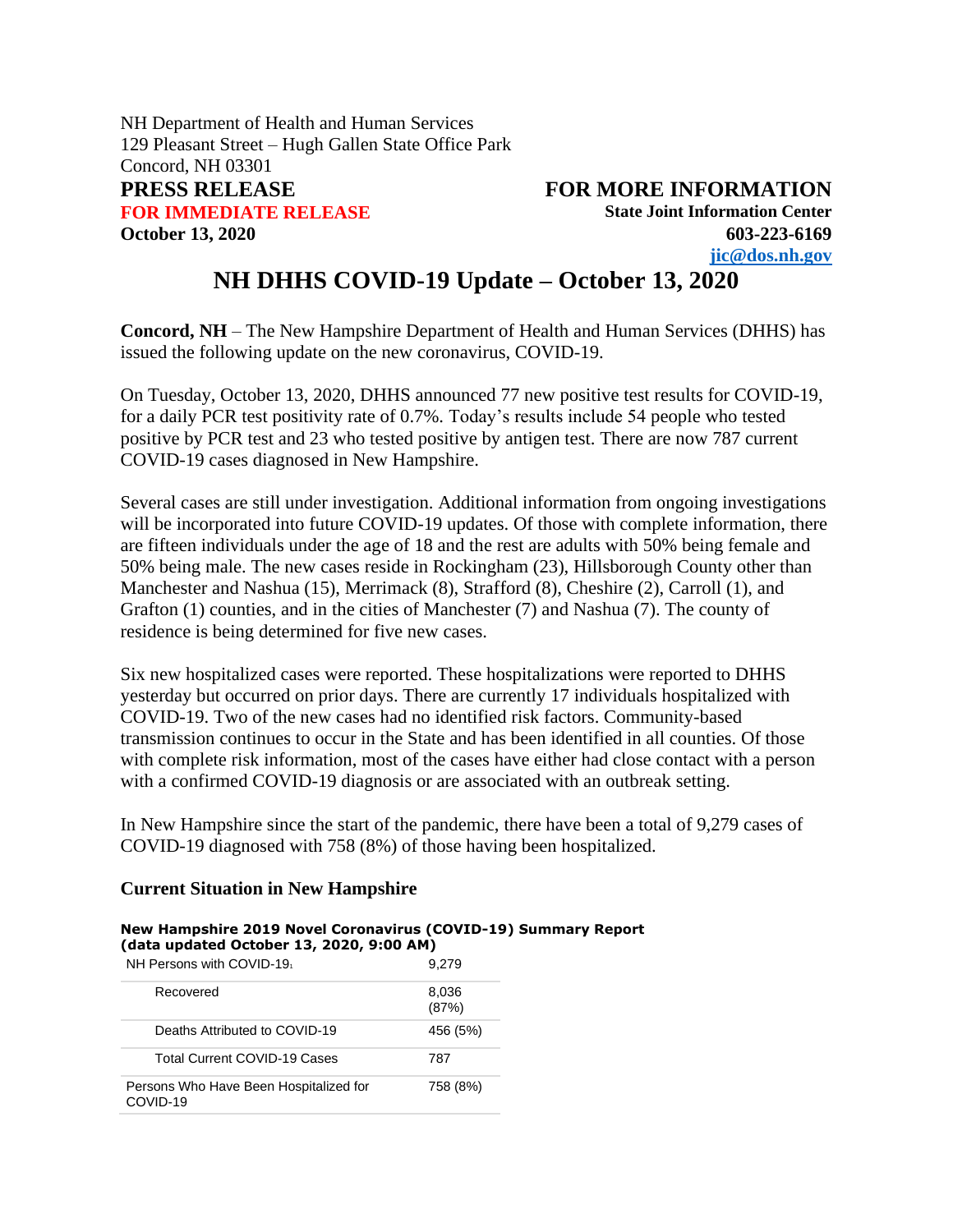| <b>Current Hospitalizations</b>                                                    | 17      |
|------------------------------------------------------------------------------------|---------|
| Total Persons Tested at Selected Laboratories.<br>Polymerase Chain Reaction (PCR)2 | 297.850 |
| Total Persons Tested at Selected Laboratories,<br>Antibody Laboratory Tests2       | 31.580  |
| Persons with Specimens Submitted to NH PHL                                         | 48.909  |
| Persons with Test Pending at NH PHL <sub>3</sub>                                   | 313     |
| Persons Being Monitored in NH (approximate<br>point in time)                       | 3.425   |

<sup>1</sup>Includes specimens positive at any laboratory and those confirmed by CDC confirmatory testing.

<sup>2</sup>Includes specimens tested at the NH Public Health Laboratories (PHL), LabCorp, Quest, Dartmouth-Hitchcock Medical Center, Mako, certain hospital laboratories, the University of New Hampshire and their contracted laboratory, and those sent to CDC prior to NH PHL testing capacity.

<sup>3</sup>Includes specimens received and awaiting testing at NH PHL. Does not include tests pending at commercial laboratories.

### **Number of Tests Conducted by Date of Report to NH DHHS**

| <b>Polymerase Chain Reaction (PCR) Tests</b> |              |       |        |       |                |       |          |                         |
|----------------------------------------------|--------------|-------|--------|-------|----------------|-------|----------|-------------------------|
| <b>Testing Laboratory</b>                    | 10/6         | 10/7  | 10/8   | 10/9  | 10/10          | 10/11 | 10/12    | <b>Daily</b><br>Average |
| <b>NH Public Health</b><br>Laboratories      | 736          | 834   | 1,063  | 1,053 | 979            | 633   | 1,149    | 921                     |
| LabCorp                                      | 1,413        | 1,162 | 824    | 974   | 715            | 1,241 | 398      | 961                     |
| <b>Quest Diagnostics</b>                     | 747          | 1,902 | 1,199  | 1,320 | 1,371          | 2,769 | 2,343    | 1,664                   |
| Mako Medical                                 | $\mathbf{1}$ | 6     | 19     | 36    | $\overline{7}$ | 0     | 27       | 14                      |
| Dartmouth-Hitchcock<br><b>Medical Center</b> | 750          | 1,049 | 1,260  | 1,094 | 847            | 215   | 77       | 756                     |
| Other NH Hospital<br>Laboratory              | 438          | 440   | 299    | 746   | 225            | 241   | 213      | 372                     |
| Other Laboratory*                            | 168          | 253   | 208    | 241   | 163            | 324   | 89       | 207                     |
| University of New<br>Hampshire**             | 4,210        | 1,864 | 6,222  | 3,783 | 2,860          | 3     | 3,774    | 3,245                   |
| Total                                        | 8,463        | 7,510 | 11,094 | 9,247 | 7,167          | 5,426 | 8,070    | 8,140                   |
| <b>Antibody Laboratory Tests</b>             |              |       |        |       |                |       |          |                         |
| <b>Testing Laboratory</b>                    | 10/6         | 10/7  | 10/8   | 10/9  | 10/10          | 10/11 | 10/12    | <b>Daily</b><br>Average |
| LabCorp                                      | 6            | 13    | 9      | 10    | 11             | 3     | $\Omega$ | 7                       |
| <b>Quest Diagnostics</b>                     | 15           | 37    | 26     | 35    | 15             | 4     | 27       | 23                      |
| Dartmouth-Hitchcock<br><b>Medical Center</b> | 14           | 10    | 7      | 9     | $\mathbf{1}$   | 0     | 3        | 6                       |